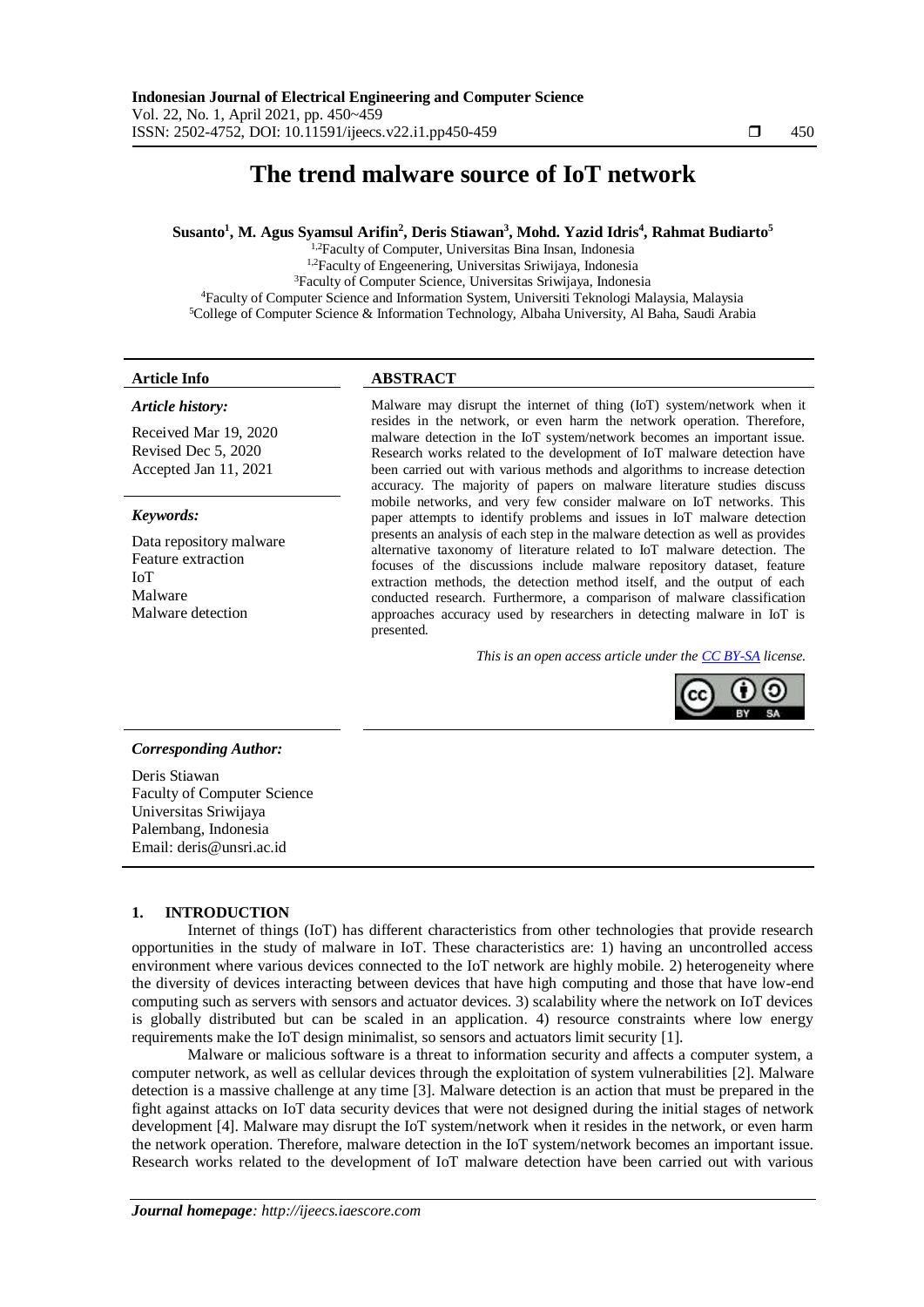methods and algorithms to increase detection accuracy. A malware detection system in IoT is a system that can recognize, even to find malware in a computer system, network traffic, node sensor packet data, in files, and inside the software, inside hardware, or an executable file installed on a computer system.

This paper attempts to identify problems and issues in IoT malware detection presents an analysis of each step in the malware detection as well as provides alternative taxonomy of literature related to IoT malware detection. The focuses of the discussions include malware repository dataset, feature extraction methods, the detection method itself, and the output of each conducted research.

The author of the paper provides an understanding of the evaluation methods of malware detection in IoT in addition to knowledge of data repositories, feature extraction, and detection methods. In particular, the study of malware literature on IoT is different from the study of malware literature on existing IoT, as listed in Table 1.

| Taoic T. Comparison of marware merature studies in IoT |                          |                              |                         |                      |  |  |  |
|--------------------------------------------------------|--------------------------|------------------------------|-------------------------|----------------------|--|--|--|
| Discussion Topics                                      |                          | This paper                   |                         |                      |  |  |  |
|                                                        | Karanja et al., 2017 [1] | Costin and Zaddah., 2018 [5] | Tahaei et al., 2020 [6] | Susanto et al., 2020 |  |  |  |
| Data repository                                        |                          |                              |                         |                      |  |  |  |
| Feature extraction                                     | -                        |                              |                         |                      |  |  |  |
| Detection Method                                       | -                        |                              |                         |                      |  |  |  |
| Output                                                 |                          |                              |                         |                      |  |  |  |

Table 1. Comparison of malware literature studies in IoT

# **2. REVIEW OF LITERATURE**

# **2.1. Data repository malware**

Malware detection is a part of the intrusion detection system (IDS). Research works on IoT malware detection use various datasets and traffic. Table 2 depicts a comparison of malware data sources versus evaluation methods used by researchers.

Authors of this paper observe from the results of a literature study that there are three types of malware source data used in IoT malware detection research. First, the use of malware captured directly from executable files, processors, or networks. The second one is the use of malware dataset. The third one is the use of malware captured from a testbed network.

|                              | Category Name |          | Evaluation |              |                                          |
|------------------------------|---------------|----------|------------|--------------|------------------------------------------|
| Author(s)                    | Testbed       | Captured | Dataset    | Method       | <b>Notes</b>                             |
| Takase et al., 2019 [7]      |               |          |            | Experiment   | Use information from processor           |
| Wu et al., 2019 [8]          |               |          |            | Experiment   | Data from network traffic packet         |
| Dinakarrao et al., 2019 [9]  |               |          |            | Experiment & | Data from 20 temperature sensors         |
|                              |               |          |            | Real-time    |                                          |
| Kumar and Lim., 2019 [10]    | V             |          |            | Experiment   | Data from network traffic                |
| Wei and Qiu., 2018[11]       | V             |          |            | Simulation & | Use weather station for sensor data      |
|                              |               |          |            | Real         | collection                               |
| Han et al., 2019 [12]        |               |          |            | Experiment   | Malware dataset from virus share         |
| Xiao et al., 2019 [13]       |               |          |            | Experiment   | Malware dataset from VX Heaven           |
| Liu et al., 2019 [14]        |               |          |            | Experiment   | Malware dataset from DREBIN              |
| Naeem et al., 2019 [15]      |               |          |            | Experiment   | Malware dataset from the research lab of |
|                              |               |          |            |              | University California and IKM Lab        |
|                              |               |          |            |              | National Cheng Kung University, Taiwan   |
| Cui et al., 2018 [16]        |               |          | V          | Experiment   | Malware dataset from Vision Research     |
| Kumar et al., 2019 [17]      |               |          |            | Experiment   | Malware dataset from the Chinese App     |
|                              |               |          |            |              | Store and Google Play Store              |
| Alhanahnah et al., 2018 [18] |               |          |            | Experiment   | Malware dataset from IoTPOT team         |
| Ullah et al., 2019 [19]      |               |          |            | Experiment   | Malware dataset from Google Code Jam     |
| Haddadpajouh et al., 2018    |               |          |            | Experiment   | Malware dataset from VirusTotal          |
| [20]                         |               |          |            |              |                                          |
| Alasmary et al., 2019 [21]   |               |          | V          | Experiment   | Malware dataset from CyberIOCs           |
| Dovom et al., 2019 [22]      |               |          | V          | Experiment & | Malware dataset from Vx-Heaven, and      |
|                              |               |          |            | Simulation   | Kaggle                                   |
| Le et al., 2019 [23]         |               |          | V          | Experiment & | Malware dataset from VirusShare and      |
|                              |               |          |            | Real-time    | <b>IoTPOT</b> team                       |
| Su et al., 2018 [24]         |               |          |            | Experiment   | Malware dataset from IoTPOT team         |
| Liu et al., 2019 [25]        |               |          |            | Experiment   | Malware dataset from UCI Repository      |
| Karbab et al., 2018 [26]     |               |          |            | Experiment   | Malware dataset from virus share.        |
|                              |               |          |            |              | Malgenome, and Drebin                    |

Table 2. Comparison of data repository used by researchers

*The trend malware source of IoT network (Susanto)*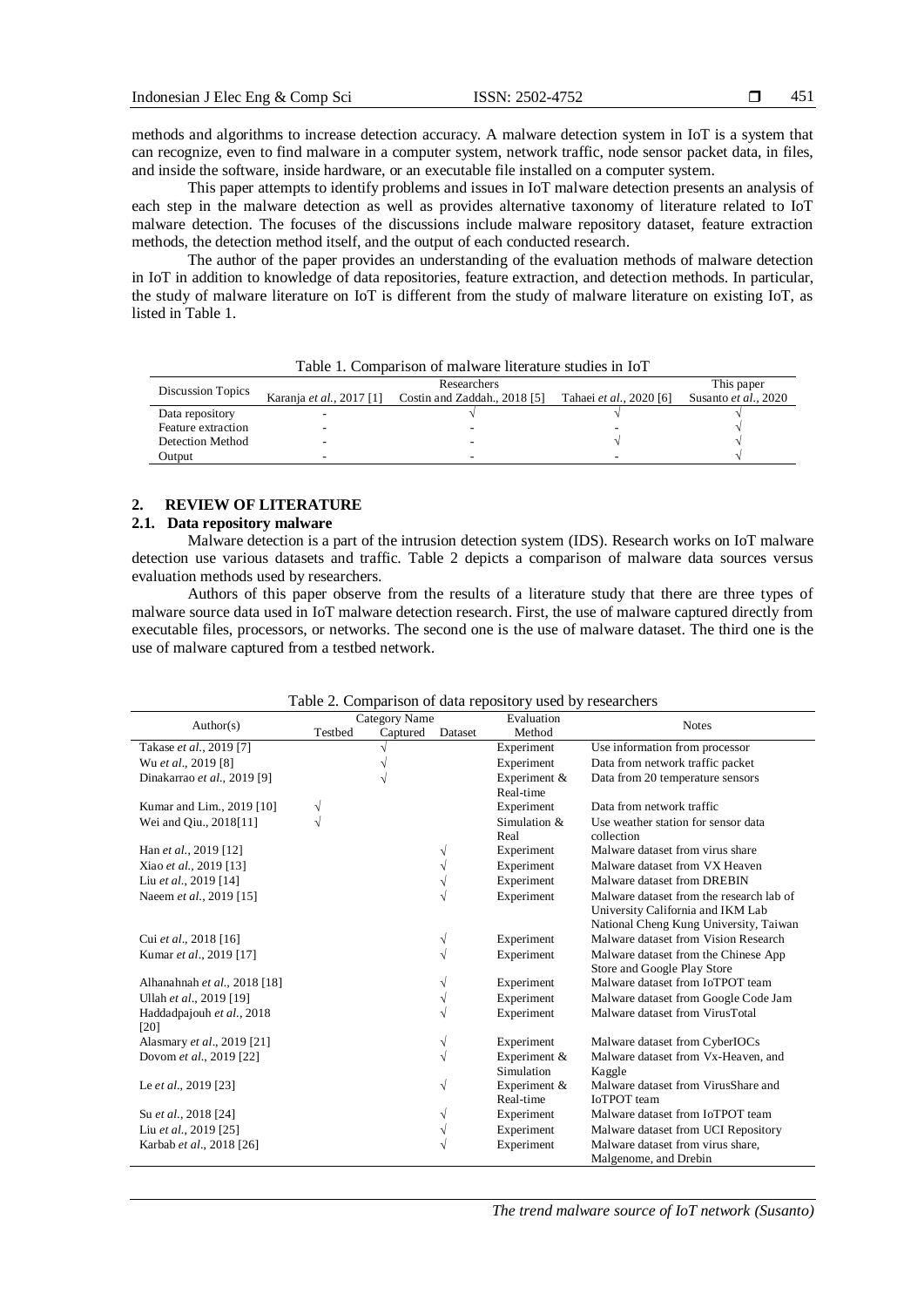| Table 2. Comparison of data repository ased by researchers (continue) |               |                     |   |              |                                        |
|-----------------------------------------------------------------------|---------------|---------------------|---|--------------|----------------------------------------|
| Author(s)                                                             | Category Name |                     |   | Evaluation   | <b>Notes</b>                           |
|                                                                       | Testbed       | Captured<br>Dataset |   | Method       |                                        |
| Nguyen et al., 2018 [27]                                              |               |                     |   | Experiment   | Malware dataset from IoTPOT team       |
| Azmoodeh et al., 2018 [28]                                            |               |                     |   | Experiment   | Malware dataset from VirusTotal        |
| Tzagkarakis et al., 2019 [29]                                         |               |                     |   | Experiment   | Malware dataset from UCI Repository    |
| Dietz et al., 2018 [30]                                               | V             |                     |   | Experiment & | Data from the access router            |
|                                                                       |               |                     |   | Real-time    |                                        |
| Meidan et at., 2018 [31]                                              |               |                     | V | Experiment   | Malware dataset from UCI Repository    |
| McDermott et al., 2018 [32]                                           | $\sqrt{}$     |                     |   | Experiment   | Data from network traffic              |
| Bahsi et al., 2018 [33]                                               |               |                     |   | Experiment   | Malware dataset from UCI Repository    |
| Abusnaina et al, 2019 [34]                                            |               |                     |   | Experiment   | Malware dataset from CyberIOCs         |
| Manzanares et al., 2019 [35]                                          |               |                     | V | Experiment   | Malware dataset from UCI Repository    |
|                                                                       |               |                     |   |              | and Cyber Range Lab of UNSW            |
|                                                                       |               |                     |   |              | Canberra                               |
| Namanya et al., 2019 [36]                                             |               |                     | √ | Experiment   | Malware dataset from the repository of |
|                                                                       |               |                     |   |              | Nettitude Ltd, UK                      |
| Ham et al., 2014 [37]                                                 |               |                     | V | Experiment   | Malware dataset from Ham et al         |
| Ren et al., 2020 [38]                                                 |               |                     |   | Experiment   | Malware dataset from VirusShare and    |
|                                                                       |               |                     |   |              | Google Play Store                      |
| Nguyen et al., 2020 [39]                                              |               |                     | V | Experiment   | Malware dataset from VirusShare and    |
|                                                                       |               |                     |   |              | <b>IOTPOT</b> team                     |
| Jung et al., 2020 [40]                                                |               |                     |   | Experiment   | Data from power consumption            |

Table 2. Comparison of data repository used by researchers (continue)

#### **2.2. Feature Extraction**

The first phase of malware detection is feature extraction. The extracted feature is initial information contains in an input file or resulted from an information processing [41]. The extraction process can be carried out using static analysis, dynamic analysis, and a combination of both [42-44]. A survey by researchers in [43] reports that static analysis consists of API calls, control flow graph (CFG), Opcode, and N-gram; Dynamic analysis consists of function calls, function parameters, instruction traces, and instruction flow. S. Talukder [45] mention that static analysis consists of Opcode, N-gram, syntactic library, CFG, string signature, and others; dynamic analysis is a controlled environment such as virtual machines, simulators, emulators, sandboxes, and others. K. Diaz-Chito *et al.* [46] shows that the extraction process can also incremental. Furthermore, research work in [47] shows that the extraction process can also use deep learning. The feature extraction technique used in malware detection researches varies, some of them, as summarized in Table 3.

|                            |                    | Feature             |                                 |                                                            |                                                                                |
|----------------------------|--------------------|---------------------|---------------------------------|------------------------------------------------------------|--------------------------------------------------------------------------------|
| Author(s)                  | Static<br>Analysis | Dynamic<br>Analysis | Other                           | <b>Notes</b>                                               | Pros and contras                                                               |
| Takase et al               |                    | Oemu                |                                 | Extracting malware data from                               | Using an open-source emulator;                                                 |
| 2019 [7]                   |                    |                     |                                 | CPU information                                            | The information obtained is<br>incomplete if the source code is not<br>changed |
| Kumar and                  |                    |                     | Feature vector                  | Extract malware from a data                                | Extraction results can be stored in                                            |
| Lim, 2019<br>[10]          |                    |                     |                                 | traffic packet                                             | an online database                                                             |
| Xiao et al<br>2019 [13]    | API calls          | Cuckoo<br>Sandbox   | Stacked<br>AutoEncoders         | <b>Extracting Portable</b><br>executable files             | Can study malware behavior                                                     |
| Naeem, 2019                |                    |                     | Deep                            | Extracts executable malware                                | Can automatically extract malware;                                             |
| $[15]$                     |                    |                     | Convolutional<br>Neural Network | files into color images                                    | The time needed for the extraction<br>process is faster                        |
| Cui et al.,<br>2018 [16],  |                    |                     | Convolutional<br>Neural Network | Extracts executable malware<br>files into grayscale images | Can extract malware automatically                                              |
| Kumar et al.,<br>2019 [17] |                    | Dex2Jar             | <b>Blockchain</b>               | Extracting executable .apk<br>files                        | Faster and more accurate in<br>malware extraction                              |
| Alhanahnah<br>et al., 2018 | $N-gram$           | Yara                |                                 | Extracting string feature                                  | Can execute word sequences on<br>unique IP addresses;                          |
| $[18]$                     |                    |                     | Convolutional                   | Extracts executable malware                                | Get a better visualization of                                                  |
| Ullah et al<br>2019 [19]   |                    |                     | Neural Network                  | files into color images                                    | malware                                                                        |
| Haddapajouh                | Opcode             |                     |                                 | Extracting malware from                                    | Object-dump is only compatible                                                 |
| et al., 2018               | and Object-        |                     |                                 | Debian package files                                       | with Raspberry Pi II processors                                                |
| [20]                       | dump               |                     |                                 |                                                            |                                                                                |

Table 3. Various feature extraction used in related researches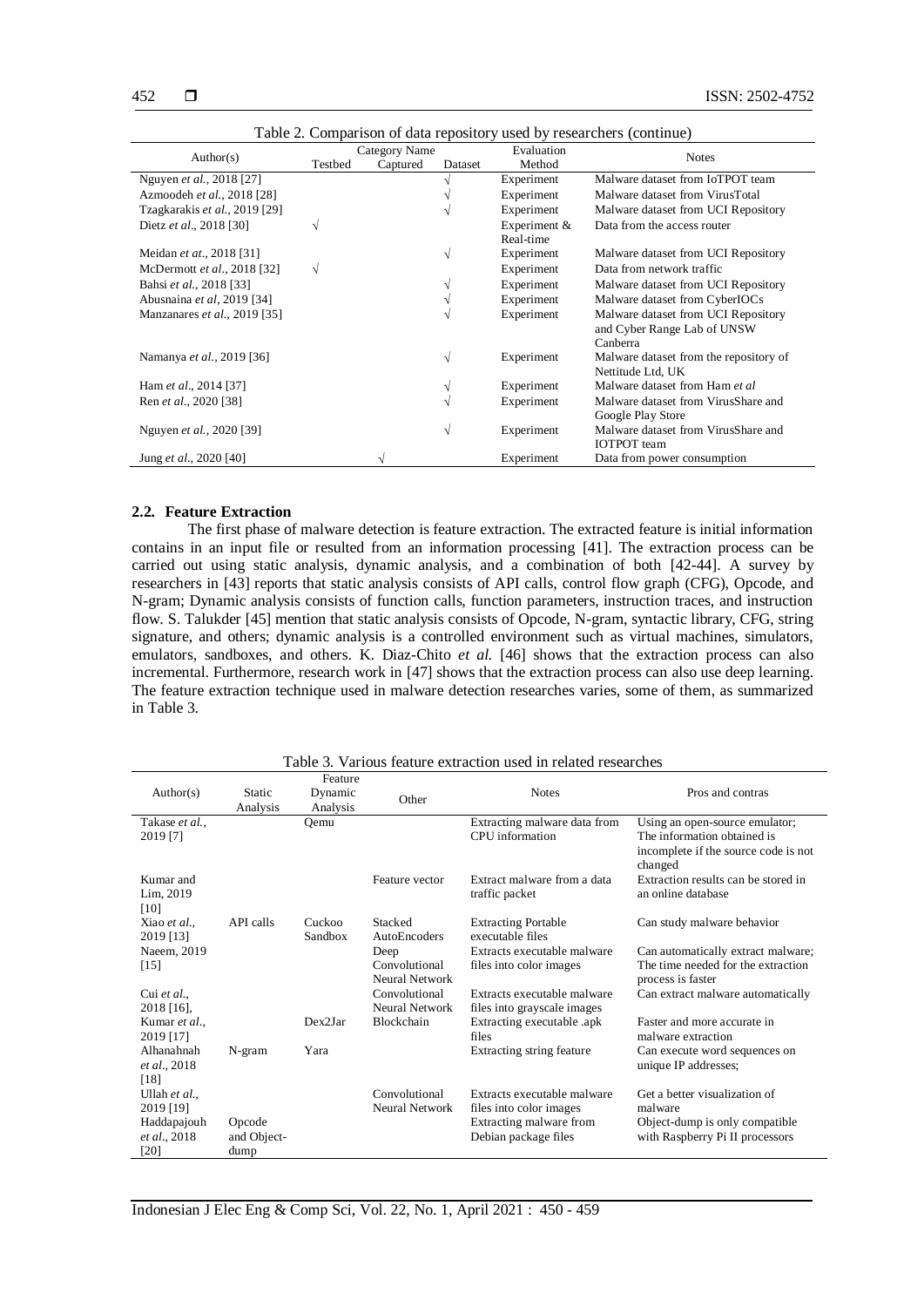| Author(s)                                                                            | Static<br>Analysis             | Feature<br>Dynamic<br>Analysis | Other                                           | <b>Notes</b>                                                                                                                                                 | Pros and contras                                                                                                                                                              |
|--------------------------------------------------------------------------------------|--------------------------------|--------------------------------|-------------------------------------------------|--------------------------------------------------------------------------------------------------------------------------------------------------------------|-------------------------------------------------------------------------------------------------------------------------------------------------------------------------------|
| Alasmary et<br>al., 2019 [21]                                                        | Control<br>flow graph<br>(CFG) | Radare2                        |                                                 | <b>Executable and Linkable</b><br>Format (ELF) files convert<br>into binary files                                                                            | algorithmic and structural<br>Has<br>properties so that it can be used in<br>understanding<br>the<br>level<br>of<br>complexity of codes and avoidance<br>analysis techniques; |
| Dovom et al.,<br>2019 [22]<br>Le $et al.$<br>2019 [23]<br>Su et al.,<br>2018 [24]    | Opcode<br>feature              | Sandbox:<br><b>Strace</b>      | Deep feature<br>Convolutional<br>Neural Network | <b>Extracting Executable file</b><br>into Binary information<br>Extract malware from ELF<br>files<br><b>Extracting DDOS</b> malware<br>into grayscale images | Can create a structured calling<br>system<br>Can extract malware automatically,<br>can learn features that are difficult                                                      |
| Liu et al.,<br>2019 [25]<br>Karbab et al.,<br>2018 [26]                              |                                |                                | incremental<br>Embedding<br>method              | Extract malware from data<br>traffic<br><b>Extracting Android DEX</b><br>files                                                                               | to find and understand by humans<br>Can extract dynamic network traffic<br>at high speed<br>Can extract malware automatically                                                 |
| Nguyen et al.,<br>2018 [27]                                                          |                                |                                | Convolutional<br>Neural Network                 | Extract scala, Extract<br>binary code into color<br>images and Extracts the<br><b>Executable and Linkable</b><br>Format files convert into<br>binary files   | Simple and easy to use; Extracts<br>into fixed-size color images;<br>Extraction results into variable-<br>sized vectors                                                       |
| Azmoodeh et<br>al., 2018 [28]<br>dump                                                | Opcode<br>and Object-          |                                |                                                 | Extract malware from PE<br>Files                                                                                                                             | Can avoid and eliminate less<br>instructive Opcode                                                                                                                            |
| Tzagkarakis<br>et al., 2019<br>$[29]$                                                |                                |                                | Incremental                                     | Extracting malware from<br>packet transmissions                                                                                                              | Fast in extracting malware                                                                                                                                                    |
| Meidan et al.,<br>2018 [31]                                                          |                                |                                | Incremental                                     | Extracting malware from<br>packet transmissions                                                                                                              | Fast in extracting malware                                                                                                                                                    |
| al., 2019 [34]<br>Namanya et<br>al., 2019 [36]                                       | flow graph<br>API calls        | Hashdeep                       |                                                 | executable files<br>Extract malware from PE<br>Files                                                                                                         | algorithmic                                                                                                                                                                   |
| Ren et al.,<br>2020 [38]<br>Nguyen et al.,<br>2020 [39]<br>Jung et al.,<br>2020 [40] | Rooted<br>subgraph             |                                | Ghost and<br>Spydealer<br>Threshold-<br>based   | Extract the APK malware<br>file into a grayscale image<br>Extract the ELF file into a<br>PSI graph<br>Extracting malware Mirai                               | Can convert images into 2-<br>dimensional arrays<br>Effective in used in detecting<br>malware with machine learning                                                           |
| Abusnaina et                                                                         | Control                        | Radare2                        | segmentation                                    | Extract malware from                                                                                                                                         | Can extract a variety of different                                                                                                                                            |

|  |  |  |  |  |  | Table 3. Various feature extraction used in related researches (continue) |  |
|--|--|--|--|--|--|---------------------------------------------------------------------------|--|
|--|--|--|--|--|--|---------------------------------------------------------------------------|--|

# **2.3. Malware detection methods**

Various methods are used in malware detection research. A survey study by [48, 49] reveals that malware detection in IoT can use machine learning and deep learning methods. Another survey study by [50] says that malware detection in the CPU can use an emulator. Each method has advantages as well as disadvantages. A comprehensive study comparison of the use of malware detection methods was done by the author of this paper and summarized in Table 4.

| Table 4. Comparison of the malware detection methods |          |                              |                                                          |                  |  |  |  |
|------------------------------------------------------|----------|------------------------------|----------------------------------------------------------|------------------|--|--|--|
| Author                                               | Category | Methods/ Algorithm           | Pros and cons                                            | Accuracy         |  |  |  |
| Takase et<br>al.                                     | Emulator | <b>Oemu</b>                  | High accuracy in malware detection.                      | 100%             |  |  |  |
| 2019 [7]                                             |          |                              |                                                          |                  |  |  |  |
| Wu et al., 2019                                      | Machine  | Model<br>Bayesian            | Detecting malware based on traffic data. Having high     | 96%              |  |  |  |
| [8]                                                  | learning | <b>Update Method</b>         | accuracy, ability to filter unuseful data or data having |                  |  |  |  |
|                                                      |          |                              | negative impacts. The attribute must be independent      |                  |  |  |  |
| Dinakarrao<br>$e$ t                                  | Machine  | OneR                         | Detecting malware without creating overhead. If the      | 92%              |  |  |  |
| <i>al.</i> , 2019 [9]                                | learning |                              | performance degrades under a threshold, then the         |                  |  |  |  |
|                                                      |          |                              | regulation process is stopped. Needing data in bulk      |                  |  |  |  |
| Kumar<br>and                                         | Machine  | Random<br>Forest.            | High accuracy in malware detection.                      | $RF = 88.8\%$    |  |  |  |
| Lim., $2019$ [10]                                    | learning | $k-NN$ .<br>Gaussian         |                                                          | $k-NN=94.44\%$ ; |  |  |  |
|                                                      |          | Naïve Bayes                  |                                                          | $GNB = 77.78%$   |  |  |  |
| Wei and Oiu.,                                        | Emulator | Augmented Dickey-            | Ability to know IoT devices that quickly infected        |                  |  |  |  |
| 2018 [11]                                            |          | <b>Fuller</b><br>test<br>and |                                                          |                  |  |  |  |
|                                                      |          | Mann-Kendall Test            |                                                          |                  |  |  |  |

*The trend malware source of IoT network (Susanto)*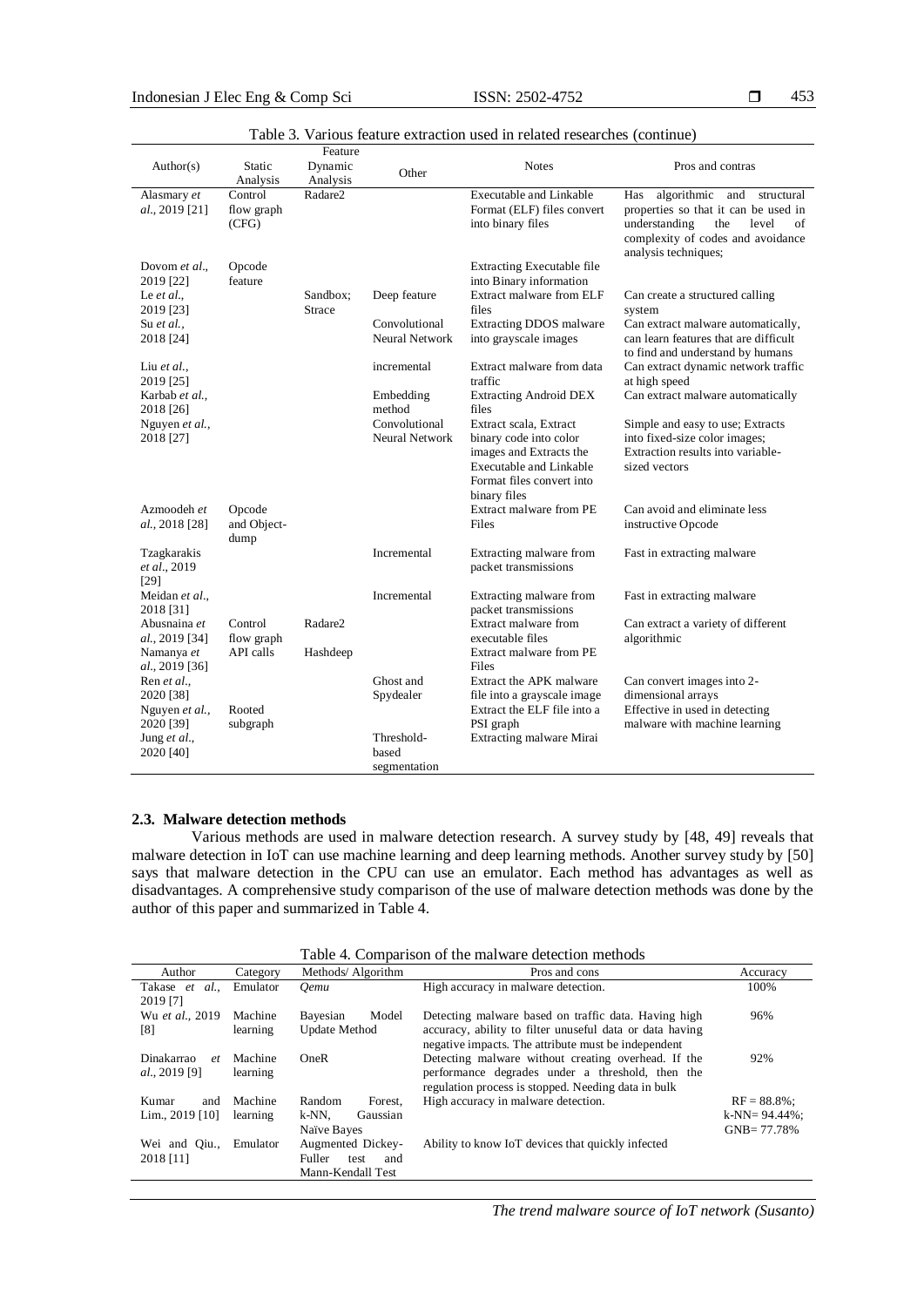|                           |          |                           | Table 4. Comparison of the marware detection methods (continue) |                  |
|---------------------------|----------|---------------------------|-----------------------------------------------------------------|------------------|
| Author                    | Category | Methods/ Algorithm        | Pros and cons                                                   | Accuracy         |
| Han et al., 2019          | Machine  | Systematic profiling      | Detection and classification of malware with high               | 99.76%           |
| [12]                      | learning |                           | accuracy                                                        |                  |
| Xiao<br>et<br>al.,        | Hybrid   | Stacked<br>Auto           | Malware Detection with high accuracy.                           | 98.6%            |
| 2019 [13]                 |          | Encoders<br>with          |                                                                 |                  |
|                           |          | Decision Tree             |                                                                 |                  |
| Liu et al., 2019          | Machine  | Neural<br>Network,        | Detecting malware with high accuracy                            | $NN=99.83\%$ ;   |
| [14]                      | learning | Logistic Regression,      |                                                                 | $LR = 99.45\%$ ; |
|                           |          | Decision<br>Tree,         |                                                                 | $DT=99.86\%;$    |
|                           |          | Random<br>Forest,         |                                                                 | RF=99.92%;       |
|                           |          | <b>Extreme Tree</b>       |                                                                 | ET=99.96%        |
| Naeem et al.,             | Deep     | Deep Convolutional        | Malware Detection with high accuracy. High                      | 98.18%           |
| 2019 [15]                 | learning | <b>Neural Network</b>     | computing time and resources are needed.                        |                  |
| Cui et al., 2018          | Deep     | Convolutional             | The speed of detection is significantly faster than other       | 94.5%            |
| $[16]$                    | learning | Neural Network            | methods. Detecting malware with high accuracy.                  |                  |
|                           |          |                           | Requiring to modify the size of all inputted figures            |                  |
| Kumar et al.,             | Hybrid   | with<br>Blockchain        | Increasing the run-time malware detection with higher           | 98%              |
| 2019 [17]                 |          | naïve bayes               | accuracy for detecting malware                                  |                  |
| Alhanahnah et             | Machine  | K-Means                   | The same IP address matching can classify malware.              | 85.2%            |
| <i>al.</i> , 2018 [18]    | learning |                           | Vulnerability against string confusion and encryption           |                  |
| Ullah $et \, al.,$        | Deep     | Neural<br>Deep            | Classification malware with high accuracy.                      | 97.6%            |
| 2019 [19]                 | learning | Network                   |                                                                 |                  |
| Haddadpajouh              | Deep     | Recurrent                 | Neural High accuracy in malware detection, additional           | 94%              |
| et al., 2018              | learning | Network                   | computation is required for renewing neuron's                   |                  |
| [20]                      |          |                           | weights. Use a small dataset compared to the real               |                  |
|                           |          |                           | cyber-attack.                                                   |                  |
| Alasmary et               | Deep     | Convolutional             | It is detecting malware and classification malware with         | 99.66%           |
| al., 2019 [21]            | learning | Neural Network            | high accuracy.                                                  |                  |
| Dovom et al.,             | Machine  | <b>Fuzzy Pattern Tree</b> | Malware detection with high accuracy.                           | 99.834%          |
| 2019 [22]                 | learning |                           |                                                                 |                  |
| Le et al., 2019           | Deep     | Convolutional             | Detecting malware with high accuracy, Only working              | 97.22%           |
| $[23]$                    | learning | Neural Network            | on IoT bot files, not yet being scaled up to other              |                  |
|                           |          |                           | dangerous lines of IoT devices                                  |                  |
| Su et al., 2018           |          | Convolutional             |                                                                 | 94.67%           |
|                           | Deep     | Neural Network            | Requires a good graphics card to speed up the training          |                  |
| $\lceil 24 \rceil$        | learning |                           | process. High accuracy of malware classification                |                  |
| Liu<br><i>al.</i> ,<br>et | Deep     | Convolutional             | High accuracy of classification malware.                        | 99.57%           |
| 2019 [25]                 | learning | Neural Network            |                                                                 |                  |
| Karbab et al.,            | Deep     | Neural Network            | Accurate in detecting malware, Efficiency on some               | 99.84%           |
| 2018 [26]                 | learning |                           | architecture, and needing manual categorization.                |                  |
| Nguyen et al.,            | Deep     | Convolutional             | Malware entropy is higher than non-malware files.               | 100%             |
| 2018 [27]                 | learning | Neural Network            | Needing much more time.                                         |                  |
| Azmoodeh et               | Deep     | Convolutional             | Reducing junk codes injection attack. Detecting                 | 98.37            |
| <i>al.</i> , 2018 [28]    | learning | Neural Network            | malware with high accuracy                                      |                  |
| Tzagkarakis               | Machine  | Orthogonal                | With limited computation, resources can detect botnet           | 99%              |
| et al., 2019              | learning | matching pursuit          | attacks accurately                                              |                  |
| [29]                      |          |                           |                                                                 |                  |
| Dietz et al.,             |          | Scanning<br>and           | The isolation approach systematically protects IoT              |                  |
| 2018 [30]                 |          | Isolation                 | networks that are vulnerable to Mirai infection                 |                  |
| Meidan et al.,            | Deep     | Deep Autoencoders         | Very fast at detecting malware attacks                          |                  |
| 2018 [31]                 | learning |                           |                                                                 |                  |
| McDemott et               | Deep     | Neural<br>Recurrent       | High accuracy and prediction for botnet malware                 | 99%              |
| <i>al.</i> , 2018 [32]    | learning | Network                   |                                                                 |                  |
| Bahsi et al.,             | Machine  | decision tree and k-      | The classification process requires lower computing             | $DT=98.9\%$ ;    |
| 2018 [33]                 | learning | NΝ                        | power so that it can be used to work in real-time easily        | k-NN=94.9%       |
|                           |          |                           | in cyber-security analysis                                      |                  |
| Abusnaina et              | Deep     | Convolutional             | Requires a slight change in graph topology in                   | 97.13%           |
| <i>al.,</i> 2019 [34]     | learning | Neural Network            | modifying features. High misclassification rate                 |                  |
| Manzanares et             | Machine  | Random Forest, and        | Increasing accuracy                                             | $RF=99.94\%$ ;   |
| at., 2019 [35]            | learning | k-NN                      |                                                                 | k-NN=99.94%      |
| Namanya et                | Machine  | Fuzzy logic and           | They are creating malware classification mechanism              | $FL=91,6%$ ;     |
| al., 2019 [36]            | learning | <b>Command Factor</b>     | and detecting malware with high accuracy. Need hash             | CF=91.6%         |
|                           |          |                           | database.                                                       |                  |
| Ham et al.,               | Machine  | Support<br>Vector         | Detecting malware with high accuracy                            | 99.5%            |
| 2014 [37]                 | learning | Machine                   |                                                                 |                  |
| Ren et al.,               | Deep     | Dex CNN and Dex           | There are no file size limits, resulting in more false          | Dex              |
| 2020 [38]                 | learning | <b>CRNN</b>               | positives. Requires a longer time for the detection             | CNN=93.4%;       |
|                           |          |                           | process                                                         | Dex              |
|                           |          |                           |                                                                 | CRNN=95.8%       |

Table 4. Comparison of the malware detection methods (continue)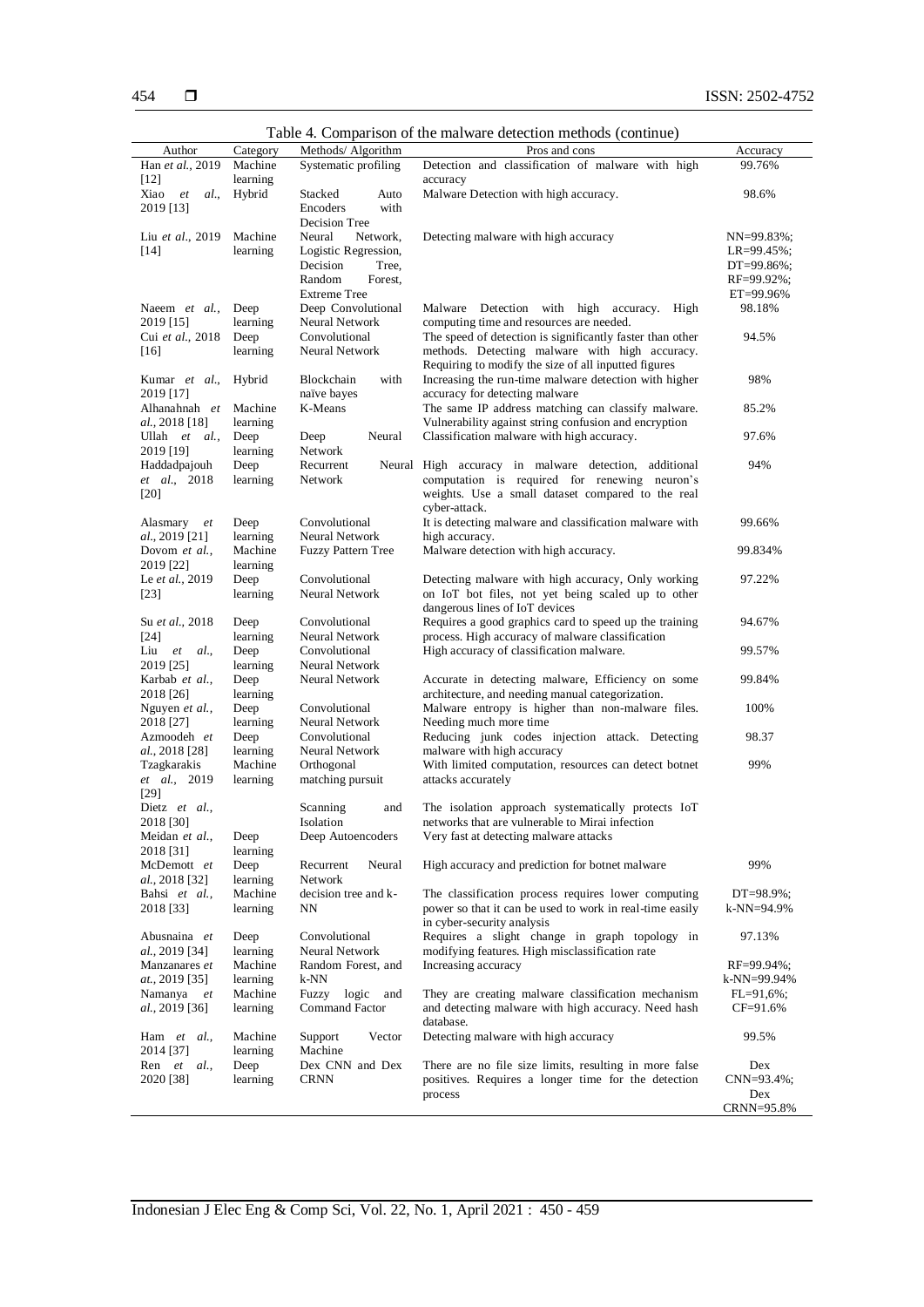| Accuracy           |
|--------------------|
| $SVM = 99.6\%$ :   |
| Bagging= $976\%$ ; |
| $DT = 98.7\%$ ;    |
| $RF = 991\%$ :     |
| $k$ -NN=99.2%      |
| 98.6%              |
|                    |
|                    |

Table 4. Comparison of the malware detection methods (continue)

# **2.4. Output**

Overall, the output of the existing IoT malware detection researches is in the form of scores and labels. The score is the output of every trial in the experiment in the form of detection accuracy rankings. Research in [22] produces classification accuracy in terms of the highest rank. The label is the output from every experimental trial in the form of label 'malware' or 'benign.' Research in [14] produces output from detecting malware in the form of malware label and benign label. Research in [25] considers the output is in the form of benign traffic label and attack traffic label. Research in [7] produces output in the form of a normal label and attack label.

### **3. DISCUSSION AND ANALYSIS**

Literature shows that in IoT malware detection researches, the malware data repository (dataset) is taken from testbed, self capturing, and various public dataset sources. Table 2 presents data repositories that have been used in researches that show 76.47% using malware dataset, 11.76% using malware captured directly from processor and network, and 11.76% using the testbed network. The most used public dataset is sourced from IoTPOT of Yokohama National University. The dataset is labeled by two types: malware and benign. From the data repositories used by researchers, the majority of IoT malware detection research is mostly only done as an experiment in a laboratory. It is not done in a real-time fashion so that it becomes a challenge on how to implement IoT malware detection in real-time. IoT technology has different characteristics, so that it has a more significant problem in detecting malware in real-time. The first challenge is developing a fast and lightweight detection system without using huge costs [9]. Second, developing energy-efficient detection systems with limited resources [18], and the third one is identifying known malware and new malware in real cyberattacks using a small dataset at the time of the experiment [20].

In extracting the information from the dataset and then in the classification, data in Table 3 presents feature extraction consisting of static analysis, dynamic analysis, and also a combination of static and dynamic analysis. Also, there is a feature extraction using incremental, deep learning, and blockchain. Attributes in the static analysis that have been used by researchers include API calls, N-grams, Opcodes, Control flow graph, rooted subgraphs. There are also those using open-source Object-dump tools, while in dynamic analysis, the tools that have been used by researchers in the form of open-source tools include Cuckoo Sandbox, Dex2Jar, Yara, Qemu, Radare2, Object-dump, Strace, hashdeep. Each malware analysis tool can be used to extract different malware files. From the results of the literature studies, extraction feature is used to extract malware from network traffic, executable files, and processors. The feature extraction method that is most widely used by researchers in deep learning. By using deep learning, the features can automatically be extracted [15, 16, 24], and be able to learn on its own from the malware [13].

Data in Table 4 presents the malware detection methods on IoT. The information on the detection methods from literature is divided into three categories, namely machine learning, deep learning, and emulator. Machine learning methods that have been used by researchers include logistic regression, Decision trees, random forests, extreme trees, k-means, fuzzy pattern trees, fuzzy logic, orthogonal matching pursuit, support vector machines, k-nearest neighbors, and Bagging. In contrast, in deep learning, the methods that have been used by researchers include neural networks, convolutional neural networks, deep neural networks, deep convolutional neural networks, recurrent neural networks, deep autoencoders, Dex CNN and Dex CRNN. Besides, researchers also used the Qemu emulator and the augmented Dickey-Fuller test and the Mann-Kendall test. Then there are also researchers with hybrid methods, including neural network stacked auto encoders with decision tree and blockchain with naive Bayes. Machine learning and deep learning are used to perform binary classification, i.e., to classify whether the application file is a malware or not. From the results of literature studies, the most widely used malware detection method is deep learning with the convolutional neural network algorithm. The convolutional neural network algorithm requires a good graphics card to speed up the training process [24]. Decision tree, Orthogonal matching pursuit, and k-NN in the classification process require lower computing power so that it can be used to work in real-time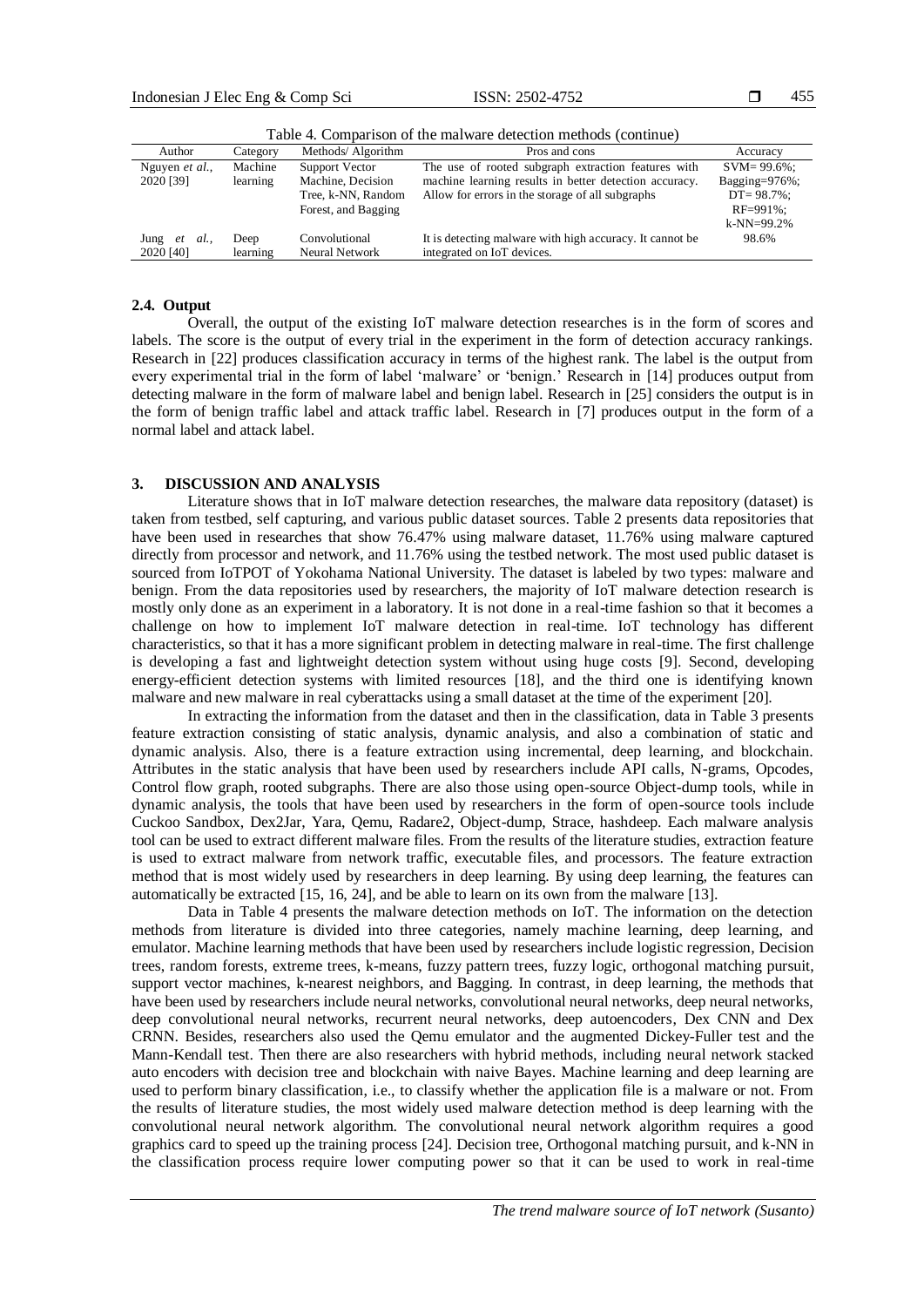efficiently in the analysis of malware attacks on IoT [33]. The output is a final result of malware detection with the majority in the form of labels (malware and benign).

There are several indicators used in measuring the performance of classification accuracy, from the use of malware repository data, feature extraction to malware classification methods. The indicators used in each study differ from each other, and some papers do not address the issue of detection accuracy. In this paper, the authors present the results of a literature review paper on malware detection on IoT by comparing the accuracy of each approach used by researchers, as shown in Table 4. The results of the study presented in Table 4 have an average high level of detection accuracy.

Furthermore, we analyze literature that contributes to IoT malware detection researches. The IoT networks have different characteristics so that it becomes a challenge in malware detection. Data acquisition from sensors, Android devices, and network protocols should be extracted using the appropriate method with the primary aim that the information of the data can be read. The information yielded from the extraction process will then be analyzed to determine whether the data packet is malware or benign. In some cases, there are traffic data that are not recognized, so they need an algorithm that can identify those data using a smart/intelligent system automatically. Therefore, the feature extraction and method in IoT malware detection become the primary key to the success of malware detection.

# **4. CONCLUSION AND FUTURE WORK**

An alternative taxonomy of literature related to IoT malware detection has been discussed. The focuses of the discussions include malware repository dataset, feature extraction methods, the detection method itself, and the output of each conducted research. In conducting malware detection experiments on IoT, input data may use self captured data, testbed as well as public datasets. Several datasets for malware detection on IoT has been provided by researchers and are ready to be used for research according to the selected scenario. Feature extraction is one of the crucial processes in malware detection. Extracting malware features may use static or dynamic methods or a combination of both, even combining with the use of deep learning features. The dynamic methods can be implemented using open source tools. Each feature extraction has advantages and disadvantages of each. The classification method is used to determine the output of malware detection, whether the data is malware or not. From the classified output, the level of accuracy of the detection can be measured. Besides, this paper has analyzed each step of IoT malware detection. The alternative taxonomy complements existing literature studies, strips issues of malware detection in IoT network/system, and helps researchers in designing reliable malware detection system for IoT network/system. Real-time IoT malware detection system development is considered one of the future works in this research area.

# **REFERENCES**

- [1] E. M. Karanja, S. Masupe, and J. Mandu, "Internet of Things Malware : A Survey," *Int. J. Comput. Sci. Eng. Surv.*, vol. 8, no. 3, pp. 1-20, 2017, doi: 10.5121/ijcses.2017.8301.
- [2] A. O. Eze and C. C. E, "Malware Analysis and Mitigation in Information Preservation," *IOSR J. Comput. Eng.*, vol. 20, no. 4, pp. 53-62, 2018, doi: 10.9790/0661-2004015362.
- [3] M. Akour, I. Alsmadi, and M. Alazab, "The malware detection challenge of accuracy," *2016 2nd Int. Conf. Open Source Softw. Comput. OSSCOM 2016*, 2017, doi: 10.1109/OSSCOM.2016.7863750.
- [4] C. Vorakulpipat, E. Rattanalerdnusorn, P. Thaenkaew, and H. Dang Hai, "Recent challenges, trends, and concerns related to IoT security: An evolutionary study," *Int. Conf. Adv. Commun. Technol. ICACT*, vol. 2018-Febru, pp. 405-410, 2018, doi: 10.23919/ICACT.2018.8323774.
- [5] A. Costin and J. Zaddach, "IoT Malware: Comprehensive Survey, Analysis Framework and Case Studies," *BlackHat 2018 USA*, 2018.
- [6] H. Tahaei, F. Afifi, A. Asemi, F. Zaki, and N. B. Anuar, "The rise of traffic classification in IoT networks: A survey," *J. Netw. Comput. Appl.*, vol. 154, p. 102538, 2020, doi: 10.1016/j.jnca.2020.102538.
- [7] H. Takase, R. Kobayashi, M. Kato, and R. Ohmura, "A prototype implementation and evaluation of the malware detection mechanism for IoT devices using the processor information," *Int. J. Inf. Secur.*, 2019, doi: 10.1007/s10207-019-00437-y.
- [8] F. Wu, L. Xiao, and J. Zhu, "Bayesian Model Updating Method Based Android Malware Detection for IoT Services," *2019 15th Int. Wirel. Commun. Mob. Comput. Conf.*, pp. 61-66, 2019, doi: 10.1109/iwcmc.2019.8766754.
- [9] S. M. Pudukotai Dinakarrao, H. Sayadi, H. M. Makrani, C. Nowzari, S. Rafatirad, and H. Homayoun, "Lightweight Node-level Malware Detection and Network-level Malware Confinement in IoT Networks," *Proc. 2019 Des. Autom. Test Eur. Conf. Exhib. DATE 2019*, pp. 776-781, 2019, doi: 10.23919/DATE.2019.8715057.
- [10] A. Kumar and T. J. Lim, "EDIMA: Early Detection of IoT Malware Network Activity Using Machine Learning Techniques," *2019 IEEE 5th World Forum Internet Things*, pp. 289-294, 2019, doi: 10.1109/wf-iot.2019.8767194.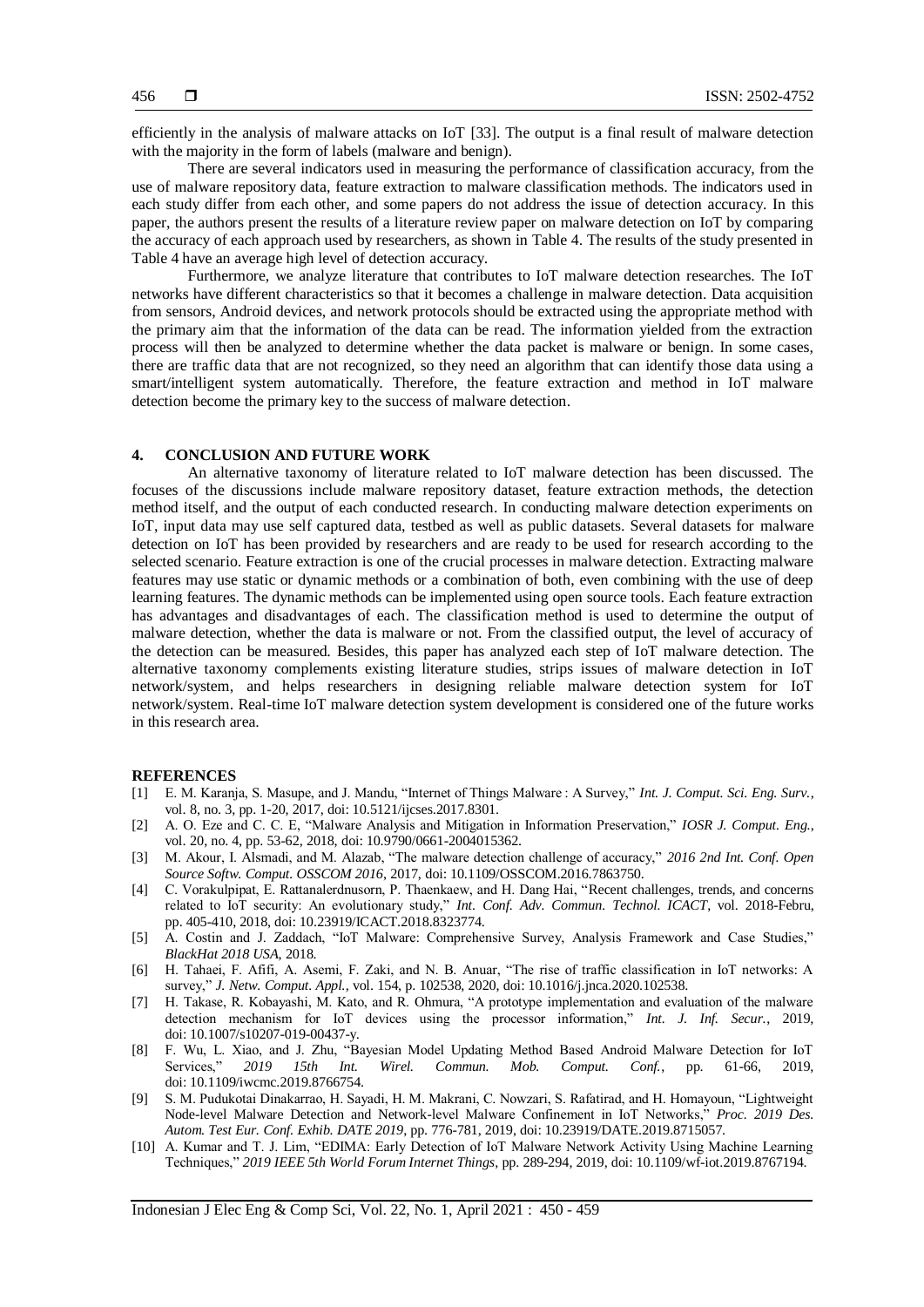- [11] D. Wei and X. Qiu, "Status-based Detection of malicious code in Internet of Things (IoT) devices," *2018 IEEE Conf. Commun. Netw. Secur. CNS 2018*, pp. 1-7, 2018, doi: 10.1109/CNS.2018.8433183.
- [12] W. Han, J. Xue, Y. Wang, Z. Liu, and Z. Kong, "MalInsight: A systematic profiling based malware detection framework," *J. Netw. Comput. Appl.*, vol. 125, pp. 236-250, 2019, doi: 10.1016/j.jnca.2018.10.022.
- [13] F. Xiao, Z. Lin, Y. Sun, and Y. Ma, "Malware Detection Based on Deep Learning of Behavior Graphs," *Math. Probl. Eng.*, vol. 2019, 2019, doi: 10.1155/2019/8195395.
- [14] X. Liu, X. Du, X. Zhang, Q. Zhu, H. Wang, and M. Guizani, "Adversarial samples on android malware detection systems for IoT systems," *Sensors (Switzerland)*, vol. 19, no. 4, pp. 1-16, 2019, doi: 10.3390/s19040974.
- [15] H. Naeem, "Detection of Malicious Activities in Internet of Things Environment Based on Binary Visualization and Machine Intelligence," *Wirel. Pers. Commun.*, vol. 108, no. 4, pp. 2609-2629, 2019, doi: 10.1007/s11277-019- 06540-6.
- [16] Z. Cui, F. Xue, X. Cai, Y. Cao, G. G. Wang, and J. Chen, "Detection of Malicious Code Variants Based on Deep Learning," *IEEE Trans. Ind. Informatics*, vol. 14, no. 7, pp. 3187-3196, 2018, doi: 10.1109/TII.2018.2822680.
- [17] R. Kumar, X. Zhang, W. Wang, R. U. Khan, J. Kumar, and A. Sharif, "A Multimodal Malware Detection Technique for Android IoT Devices Using Various Features," *IEEE Access*, vol. 7, no. May, pp. 64411–64430, 2019, doi: 10.1109/ACCESS.2019.2916886.
- [18] M. Alhanahnah, Q. Lin, Q. Yan, N. Zhang, and Z. Chen, "Efficient signature generation for classifying cross-architecture IoT malware," *2018 IEEE Conf. Commun. Netw. Secur. CNS 2018*, pp. 1-9, 2018, doi: 10.1109/CNS.2018.8433203.
- [19] F. Ullah *et al.*, "Cyber Security Threats Detection in Internet of Things Using Deep Learning Approach," *IEEE Access*, vol. 7, pp. 124379-124389, 2019, doi: 10.1109/access.2019.2937347.
- [20] H. HaddadPajouh, A. Dehghantanha, R. Khayami, and K. K. R. Choo, "A deep Recurrent Neural Network based approach for Internet of Things malware threat hunting," *Futur. Gener. Comput. Syst.*, vol. 85, pp. 88-96, 2018, doi: 10.1016/j.future.2018.03.007.
- [21] H. Alasmary et al., "Analyzing and Detecting Emerging Internet of Things Malware: A Graph-based Approach," *IEEE Internet Things J.*, vol. 4662, no. c, pp. 1-1, 2019, doi: 10.1109/jiot.2019.2925929.
- [22] E. M. Dovom, A. Azmoodeh, A. Dehghantanha, D. E. Newton, R. M. Parizi, and H. Karimipour, "Fuzzy pattern tree for edge malware detection and categorization in IoT," *J. Syst. Archit.*, vol. 97, pp. 1-7, 2019, doi: 10.1016/j.sysarc.2019.01.017.
- [23] H. Le, Q. Ngo, and V. Le, "Iot Botnet Detection Using System Call Graphs and One-Class CNN Classification," *Int. J. Innov. Technol. Explor. Eng.*, vol. 8, no. 10, pp. 937-942, 2019, doi: 10.35940/ijitee.j9091.0881019.
- [24] J. Su, V. Danilo Vasconcellos, S. Prasad, S. Daniele, Y. Feng, and K. Sakurai, "Lightweight Classification of IoT Malware Based on Image Recognition," *Proc. - Int. Comput. Softw. Appl. Conf.*, vol. 2, pp. 664-669, 2018, doi: 10.1109/COMPSAC.2018.10315.
- [25] J. Liu, S. Liu, and S. Zhang, "Detection of IoT botnet based on deep learning," *Chinese Control Conf. CCC*, vol. 2019–July, no. 1, pp. 8381-8385, 2019, doi: 10.23919/ChiCC.2019.8866088.
- [26] E. M. B. Karbab, M. Debbabi, A. Derhab, and D. Mouheb, "MalDozer: Automatic framework for android malware detection using deep learning," *DFRWS 2018 EU - Proc. 5th Annu. DFRWS Eur.*, vol. 24, pp. S48-S59, 2018, doi: 10.1016/j.diin.2018.01.007.
- [27] K. D. T. Nguyen, T. M. Tuan, S. H. Le, A. P. Viet, M. Ogawa, and N. Le Minh, "Comparison of Three Deep Learning-based Approaches for IoT Malware Detection," *Proc. 2018 10th Int. Conf. Knowl. Syst. Eng. KSE 2018*, pp. 382-387, 2018, doi: 10.1109/KSE.2018.8573374.
- [28] A. Azmoodeh, A. Dehghantanha, and K.-K. R. Choo, "Robust Malware Detection for Internet of (Battlefield) Things Devices Using Deep Eigenspace Learning," *IEEE Trans. Sustain. Comput.*, vol. 4, no. 1, pp. 88-95, 2018, doi: 10.1109/tsusc.2018.2809665.
- [29] C. Tzagkarakis, N. Petroulakis, and S. Ioannidis, "Botnet attack detection at the IoT edge based on sparse representation," *Glob. IoT Summit, GIoTS 2019 - Proc.*, pp. 1-6, 2019, doi: 10.1109/GIOTS.2019.8766388.
- [30] C. Dietz *et al.*, "IoT-Botnet Detection and Isolation by Access Routers," *Proc. 2018 9th Int. Conf. Netw. Futur. NOF 2018*, pp. 88-95, 2018, doi: 10.1109/NOF.2018.8598138.
- [31] Y. Meidan *et al.*, "N-BaIoT-Network-based detection of IoT botnet attacks using deep autoencoders," *IEEE Pervasive Comput.*, vol. 17, no. 3, pp. 12-22, 2018, doi: 10.1109/MPRV.2018.03367731.
- [32] C. D. McDermott, F. Majdani, and A. V. Petrovski, "Botnet Detection in the Internet of Things using Deep Learning Approaches," *Proc. Int. Jt. Conf. Neural Networks*, vol. 2018-July, pp. 1-8, 2018, doi: 10.1109/IJCNN.2018.8489489.
- [33] H. Bahsi, S. Nomm, and F. B. La Torre, "Dimensionality Reduction for Machine Learning Based IoT Botnet Detection," *2018 15th Int. Conf. Control. Autom. Robot. Vision, ICARCV 2018*, pp. 1857-1862, 2018, doi: 10.1109/ICARCV.2018.8581205.
- [34] A. Abusnaina *et al.*, "Examining Adversarial Learning against Graph-based IoT Malware Detection Systems," 2019.
- [35] A. Guerra-Manzanares, H. Bahsi, and S. Nomm, "Hybrid feature selection models for machine learning based botnet detection in IoT networks," *Proc. - 2019 Int. Conf. Cyberworlds, CW 2019*, pp. 324-327, 2019, doi: 10.1109/CW.2019.00059.
- [36] A. P. Namanya, I. U. Awan, J. P. Disso, and M. Younas, "Similarity hash based scoring of portable executable files for efficient malware detection in IoT," *Futur. Gener. Comput. Syst.*, 2019, doi: 10.1016/j.future.2019.04.044.
- [37] H. S. Ham, H. H. Kim, M. S. Kim, and M. J. Choi, "Linear SVM-based Android malware detection for reliable IoT services," *J. Appl. Math.*, vol. 2014, 2014, doi: 10.1155/2014/594501.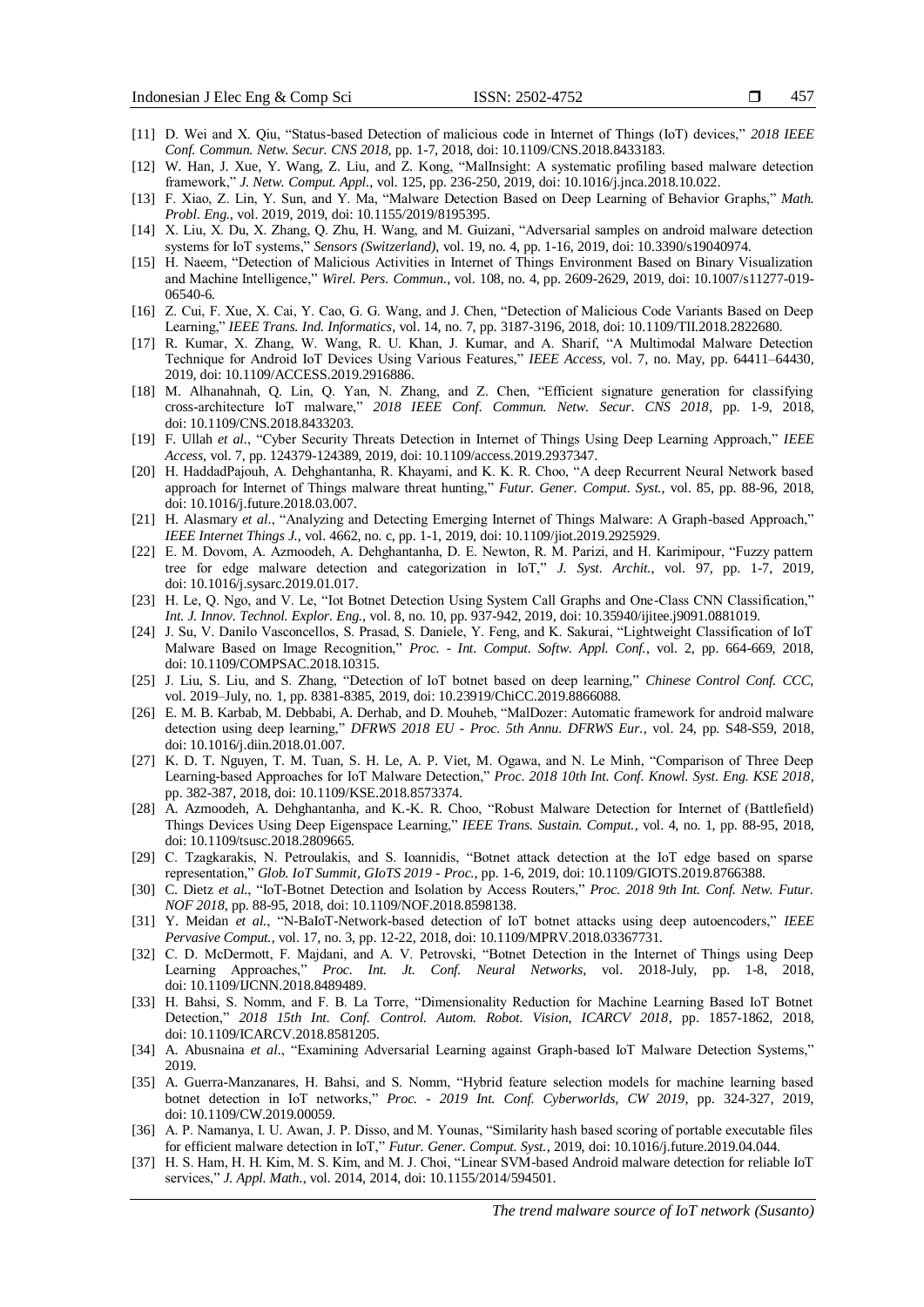- [38] Z. Ren, H. Wu, Q. Ning, I. Hussain, and B. Chen, "End-to-end malware detection for android IoT devices using deep learning," *Ad Hoc Networks*, vol. 101, p. 102098, 2020, doi: 10.1016/j.adhoc.2020.102098.
- [39] H. T. Nguyen, Q. D. Ngo, D. H. Nguyen, and V. H. Le, "PSI-rooted subgraph: A novel feature for IoT botnet detection using classifier algorithms," *ICT Express*, no. xxxx, 2020, doi: 10.1016/j.icte.2019.12.001.
- [40] W. Jung, H. Zhao, M. Sun, and G. Zhou, "IoT botnet detection via power consumption modeling," *Smart Heal.*, vol. 15, p. 100103, 2020, doi: 10.1016/j.smhl.2019.100103.
- [41] H. El Merabet and A. Hajraoui, "A survey of malware detection techniques based on machine learning," *Int. J. Adv. Comput. Sci. Appl.*, vol. 10, no. 1, pp. 366-373, 2019, doi: 10.14569/IJACSA.2019.0100148.
- [42] D. Ucci, L. Aniello, and R. Baldoni, "Survey of machine learning techniques for malware analysis," *Comput. Secur.*, vol. 81, pp. 123-147, 2019, doi: 10.1016/j.cose.2018.11.001.
- [43] R. Sihwail, K. Omar, and K. A. Z. Ariffin, "A survey on malware analysis techniques: Static, dynamic, hybrid and memory analysis," *Int. J. Adv. Sci. Eng. Inf. Technol.*, vol. 8, no. 4-2, pp. 1662-1671, 2018, doi: 10.18517/ijaseit.8.4-2.6827.
- [44] J. Landage and M. Wankhade, "Malware and Malware Detection Techniques: A Survey," *Int. J. Eng. Res. Technol.*, vol. 2, no. 12, pp. 61-68, 2013.
- [45] S. Talukder, "Tools and Techniques for Malware Detection and Analysis," *ArXiv*, 2020.
- [46] K. Diaz-Chito, F. J. Ferri, and A. Hernández-Sabaté, "An overview of incremental feature extraction methods based on linear subspaces," *Knowledge-Based Syst.*, vol. 145, pp. 1-14, 2018, doi: 10.1016/j.knosys.2018.01.020.
- [47] M. F. Rafique, M. Ali, J. Y. K. Qureshi, Aqsa Saeed, Asifullah Khan, and and A. M. Mirza, "Malware Classification using Deep Learning based Feature Extraction and Wrapper based Feature Selection Technique," *ArXiv*, pp. 1-20, 2019.
- [48] M. A. Al-Garadi, A. Mohamed, A. Al-Ali, X. Du, and M. Guizani, "A Survey of Machine and Deep Learning Methods for Internet of Things (IoT) Security," *ACM Comput. Surv.*, vol. 5, pp. 1-42, 2018.
- [49] S. M. Tahsien, H. Karimipour, and P. Spachos, "Machine learning based solutions for security of Internet of Things (IoT): A survey," *J. Netw. Comput. Appl.*, vol. 161, no. April, 2020, doi: 10.1016/j.jnca.2020.102630.
- [50] M. Egele, T. Scholte, E. Kirda, and C. Kruegel, "A survey on automated dynamic malware-analysis techniques and tools," *ACM Comput. Surv.*, vol. 44, no. 2, pp. 1-49, 2012, doi: 10.1145/2089125.2089126.

### **BIOGRAPHIES OF AUTHORS**



**Susanto** received his master degree in Computer Science from Universitas Bina Darma Palembang, South Sumatera, Indonesia. Currently he is a PhD candidate at Faculty of Engineering, Universitas Sriwijaya. He is currently a senior lecturer at Faculty of Computer, Universitas Bina Insan, Indonesia. His research interests include cryptography, information technology, information security, and network security.



**M. Agus Syamsul Arifin** received his master degree in Computer Science from Universitas Bina Darma Palembang, South Sumatera, Indonesia. Currently he is a PhD candidate at Faculty of Engineering, Universitas Sriwijaya. He is currently a senior lecturer at Faculty of Computer, Universitas Bina Insan, Indonesia. His research interests include information technology, information security, and network security.



**Deris Stiawan** received the PhD degree in Computer Engineering from Universiti Teknologi Malaysia, Malaysia. He is currently an Associate Professor at Department of Computer Engineering, Faculty of Computer Science, Universitas Sriwijaya. His research interests include computer network, Intrusion Detection/Prevention System, and heterogeneous network